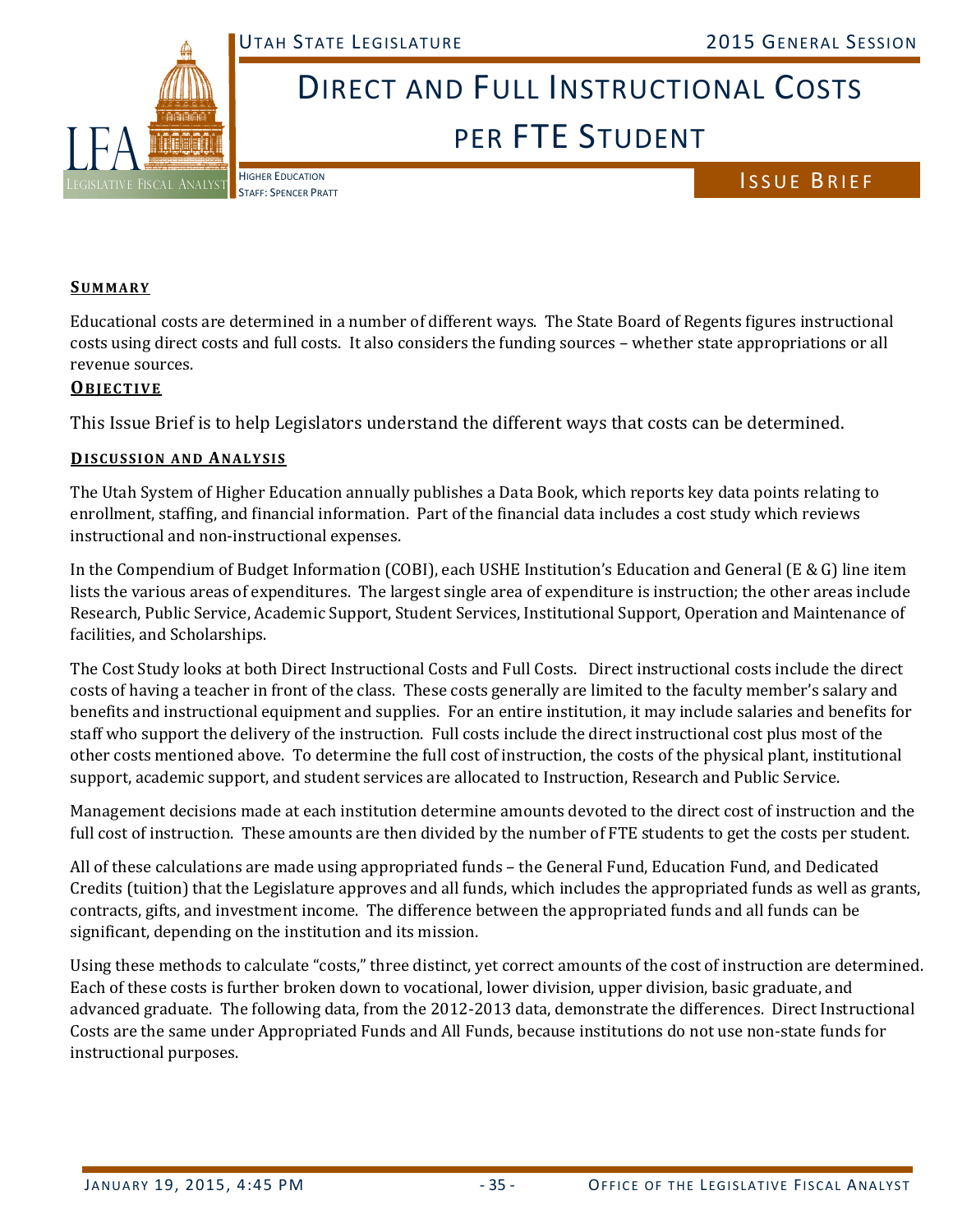## INSTRUCTIONAL COSTS PER FTE STUDENT

|                       | <b>Appropriated Funds</b> |                  | All Funds   |           |  |  |  |
|-----------------------|---------------------------|------------------|-------------|-----------|--|--|--|
|                       | Direct Cost               | <b>Full Cost</b> | Direct Cost | Full Cost |  |  |  |
| Vocational            | \$4,575                   | \$8,519          | \$4,575     | \$8,773   |  |  |  |
| Lower Division        | \$3,384                   | \$7,694          | \$3,384     | \$7,340   |  |  |  |
| <b>Upper Division</b> | \$7,402                   | \$12,096         | \$7,402     | \$11,072  |  |  |  |
| <b>Basic Graduate</b> | \$11,303                  | \$16,333         | \$11,303    | \$14,550  |  |  |  |
| Advanced Graduate     | \$16,146                  | \$21,467         | \$16,146    | \$18,824  |  |  |  |

The following three tables show the historical instructional expenditures by institution and by instructional level. The first table shows the Appropriated Direct Instructional Expenditures per FTE, the second table shows the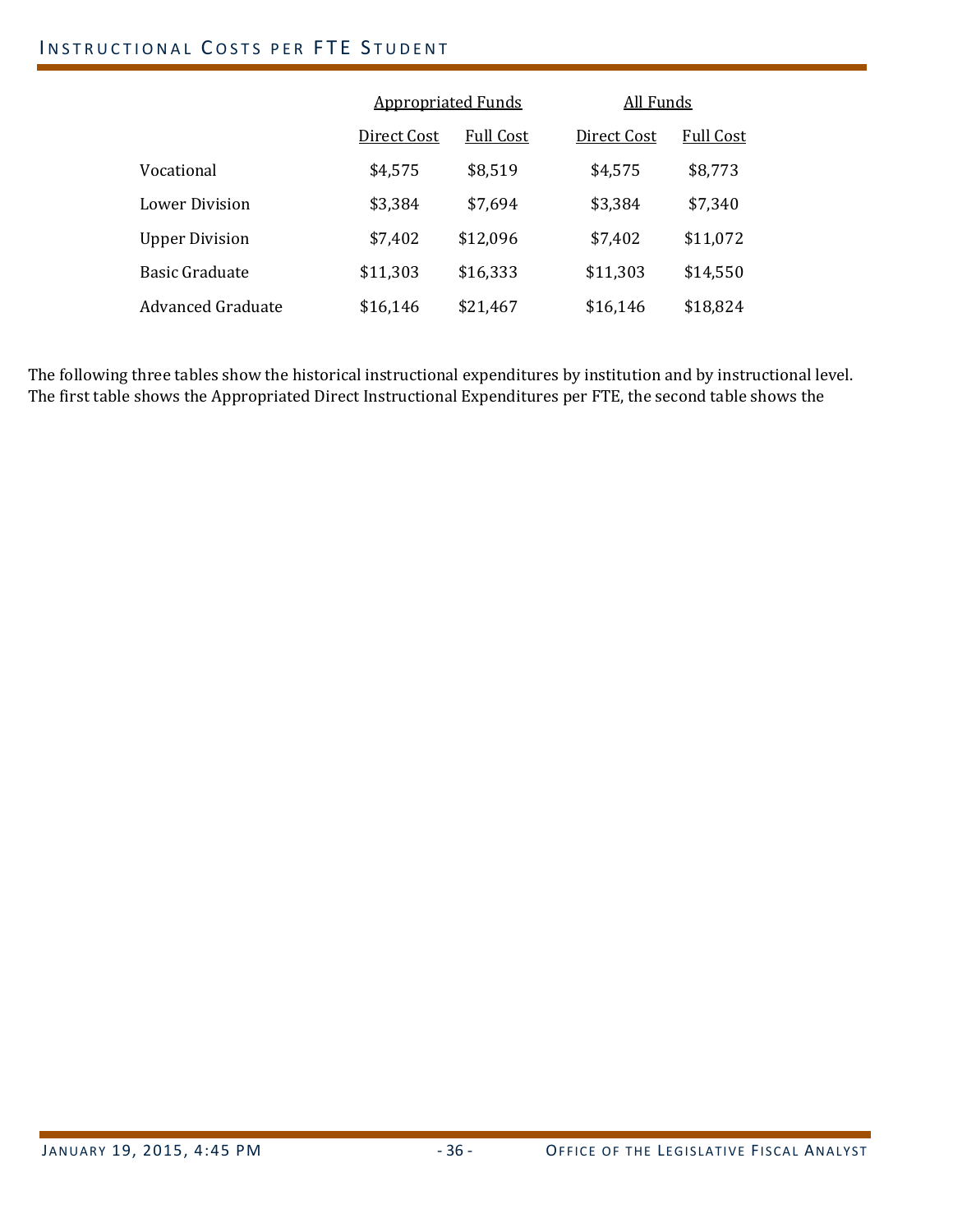Appropriated Full Instructional Expenditures per FTE, and the third table shows the Total Full Instructional Expenditures per FTE.

| <b>Utah System of Higher Education</b><br><b>Appropriated Direct Instructional Expenditures per FTE</b><br>FY 2000 through FY 2014 |                     |                     |                     |                     |                     |                     |                     |                      |                     |                      |                     |                     |                     |                      |                      |
|------------------------------------------------------------------------------------------------------------------------------------|---------------------|---------------------|---------------------|---------------------|---------------------|---------------------|---------------------|----------------------|---------------------|----------------------|---------------------|---------------------|---------------------|----------------------|----------------------|
| University of Utah                                                                                                                 | $99 - 00$           | $00 - 01$           | $01 - 02$           | $02 - 03$           | $03 - 04$           | $04 - 05$           | $05 - 06$           | $06 - 07$            | $07 - 08$           | $08 - 09$            | $09-10$             | $10 - 11$           | $11 - 12$           | $12 - 13$            | 13-14                |
| Vocational                                                                                                                         |                     |                     |                     |                     |                     |                     |                     |                      |                     |                      |                     |                     |                     |                      |                      |
| Lower Division                                                                                                                     | \$2,702             | \$2,812             | \$2,678             | \$2,532             | \$2,381             | \$2,844             | \$3,104             | \$3,156              | \$3,593             | \$3,556              | \$4,512             | \$4.482             | \$4,945             | \$4,974              | \$5,449              |
| <b>Upper Division</b>                                                                                                              | \$4,930<br>\$9,376  | \$4,756<br>\$9,454  | \$4,596<br>\$9,096  | \$4,427<br>\$9,034  | \$4,669<br>\$9,381  | \$5,051<br>\$9,496  | \$5,100             | \$5,832              | \$6,474<br>\$10,941 | \$6,231              | \$6,166             | \$6,244<br>\$10,372 | \$6,910<br>\$10,062 | \$7,304              | \$8,106              |
| <b>Basic Graduate</b><br><b>Advanced Graduate</b>                                                                                  | \$18,130            | \$16,504            | \$17,370            | \$17,083            | \$16,393            | \$15,932            | \$9,720<br>\$16,280 | \$10,106<br>\$16,945 | \$17,154            | \$11,105<br>\$19,323 | \$9,317<br>\$14,711 | \$15,538            | \$12,704            | \$10,756<br>\$14,536 | \$11,393<br>\$14,593 |
| Utah State University                                                                                                              |                     |                     |                     |                     |                     |                     |                     |                      |                     |                      |                     |                     |                     |                      |                      |
| Vocational                                                                                                                         | \$3,022             | \$3,023             | \$3,408             | \$3,904             | \$3,036             | \$2,858             | \$5,050             | \$6,008              | \$4,605             | \$5,549              | \$4,969             | \$4,568             | \$3,670             | \$4,980              | \$3,837              |
| Lower Division                                                                                                                     | \$2,051             | \$2,244             | \$2,434             | \$2,528             | \$2,369             | \$2,645             | \$3,488             | \$3,533              | \$2,746             | \$3,492              | \$3,448             | \$3,351             | \$3,829             | \$3,665              | \$3,118              |
| <b>Upper Division</b>                                                                                                              | \$5,232             | \$5,206             | \$5,276             | \$5,301             | \$5,515             | \$5,724             | \$6,481             | \$7,228              | \$8,953             | \$8,342              | \$7,580             | \$7,309             | \$7,225             | \$7,851              | \$8,774              |
| <b>Basic Graduate</b>                                                                                                              | \$8,203             | \$7,188             | \$7,848             | \$8,538             | \$9,190             | \$9,674             | \$7,744             | \$10,960             | \$13,254            | \$11,673             | \$10,688            | \$11,802            | \$11,474            | \$12,825             | \$14,803             |
| <b>Advanced Graduate</b>                                                                                                           | \$14,229            | \$13,416            | \$12,617            | \$11,269            | \$11,140            | \$11,995            | \$10,102            | \$14,624             | \$17,439            | \$14,595             | \$16,813            | \$17,552            | \$19,314            | \$17,225             | \$25,181             |
| Weber State University<br>Vocational                                                                                               | \$3,252             | \$3,521             | \$3,655             | \$3,352             | \$3,373             | \$3,331             | \$3,193             | \$3,918              | \$4,231             | \$4,084              | \$3,395             | \$3,427             | \$3,199             | \$3,265              | \$3,524              |
| Lower Division                                                                                                                     | \$2,251             | \$2,247             | \$2,327             | \$2,229             | \$2,019             | \$1,966             | \$2,923             | \$2,888              | \$2,950             | \$3,040              | \$2,672             | \$2,420             | \$2,473             | \$2,512              | \$2,642              |
| <b>Upper Division</b>                                                                                                              | \$5,330             | \$5,560             | \$5,381             | \$5,055             | \$5,522             | \$6,290             | \$5,988             | \$6,360              | \$6,955             | \$7,553              | \$6,712             | \$6,751             | \$6,254             | \$6,617              | \$7,243              |
| Basic Graduate                                                                                                                     | \$6,992             | \$6,029             | \$6,016             | \$4,415             | \$6,066             | \$6,194             | \$6,306             | \$8,735              | \$6,794             | \$6,842              | \$5,940             | \$5,533             | \$6,005             | \$7,049              | \$6,990              |
| <b>Advanced Graduate</b>                                                                                                           |                     |                     |                     |                     |                     |                     |                     |                      |                     |                      |                     |                     |                     |                      |                      |
| Southern Utah University                                                                                                           |                     |                     |                     |                     |                     |                     |                     |                      |                     |                      |                     |                     |                     |                      |                      |
| Vocational                                                                                                                         | \$3,287             | \$3,054             | \$3,621             | \$2,873             | \$3,664             | \$4,182             | \$4,399             | \$4,927              | \$5,495             | \$3,362              | \$3,884             | \$4,352             | \$4,371             | \$4,227              | \$4,322              |
| Lower Division                                                                                                                     | \$2,808             | \$3,021             | \$2,523             | \$2,801             | \$3,464             | \$3,616             | \$3,938             | \$4,115              | \$4,235             | \$3,570              | \$2,489             | \$2,573             | \$2,863             | \$3,007              | \$3,264              |
| <b>Upper Division</b>                                                                                                              | \$3.121<br>\$2,128  | \$3,278<br>\$2,107  | \$3,631<br>\$5,409  | \$3,812<br>\$6,852  | \$3,523<br>\$5,628  | \$3,808<br>\$3,199  | \$4,098<br>\$2,416  | \$4,299<br>\$2,373   | \$4,493<br>\$2,390  | \$5,282<br>\$5,235   | \$4,544<br>\$4,310  | \$4,750<br>\$5,546  | \$5,210<br>\$5,708  | \$5,718<br>\$5,206   | \$5,804<br>\$4,811   |
| <b>Basic Graduate</b><br>Advanced Graduate                                                                                         |                     |                     |                     |                     |                     |                     |                     |                      |                     |                      |                     |                     |                     |                      |                      |
| Snow College                                                                                                                       |                     |                     |                     |                     |                     |                     |                     |                      |                     |                      |                     |                     |                     |                      |                      |
| Vocational                                                                                                                         | \$3,828             | \$4,975             | \$4,839             | \$4,456             | \$5,762             | \$4,537             | \$3,977             | \$4,827              | \$3,934             | \$5,908              | \$5,297             | \$5.124             | \$4,790             | \$5,161              | \$5,622              |
| Lower Division                                                                                                                     | \$2,464             | \$2,351             | \$2,226             | \$2,991             | \$2,956             | \$2,834             | \$3,261             | \$3,395              | \$4,408             | \$4,113              | \$3,346             | \$3,070             | \$3,037             | \$3,336              | \$3,382              |
| <b>Upper Division</b>                                                                                                              |                     |                     |                     |                     |                     |                     |                     |                      |                     |                      |                     |                     |                     |                      |                      |
| <b>Basic Graduate</b>                                                                                                              |                     |                     |                     |                     |                     |                     |                     |                      |                     |                      |                     |                     |                     |                      |                      |
| Advanced Graduate                                                                                                                  |                     |                     |                     |                     |                     |                     |                     |                      |                     |                      |                     |                     |                     |                      |                      |
| Dixie State College                                                                                                                |                     |                     |                     |                     |                     |                     |                     |                      |                     |                      |                     |                     |                     |                      |                      |
| Vocational<br>Lower Division                                                                                                       | \$4,158<br>\$1,580  | \$4,967<br>\$1,547  | \$4,300<br>\$1,918  | \$4,137<br>\$1,544  | \$3,647<br>\$1,387  | \$3,847<br>\$1,507  | \$4,328<br>\$1,757  | \$4,240<br>\$2,135   | \$4,881<br>\$2,589  | \$5,041<br>\$2,764   | \$2,990<br>\$1,935  | \$2,526<br>\$2,132  | \$2,313<br>\$2,289  | \$3,452<br>\$2,348   | \$4,498<br>\$2,831   |
| <b>Upper Division</b>                                                                                                              |                     | \$7,528             | \$4,293             | \$3,710             | \$3,699             | \$2,718             | \$3,525             | \$5,016              | \$4,661             | \$2,042              | \$4,601             | \$4,096             | \$4,221             | \$4,879              | \$5,167              |
| <b>Basic Graduate</b>                                                                                                              |                     |                     |                     |                     |                     |                     |                     |                      |                     |                      |                     |                     |                     |                      |                      |
| <b>Advanced Graduate</b>                                                                                                           |                     |                     |                     |                     |                     |                     |                     |                      |                     |                      |                     |                     |                     |                      |                      |
| College of Eastern Utah                                                                                                            |                     |                     |                     |                     |                     |                     |                     |                      |                     |                      |                     |                     |                     |                      |                      |
| Vocational                                                                                                                         | \$3,244             | \$3,202             | \$3,309             | \$3,252             | \$2,674             | \$3,762             | \$4,509             | \$5,749              | \$6,565             | \$5,790              | \$5,363             |                     |                     |                      |                      |
| Lower Division                                                                                                                     | \$2,428             | \$2,565             | \$2,590             | \$2,577             | \$3,556             | \$2,772             | \$3,417             | \$3,752              | \$4,899             | \$3,845              | \$4,154             |                     |                     |                      |                      |
| <b>Upper Division</b><br>Basic Graduate                                                                                            |                     |                     |                     |                     |                     |                     |                     |                      |                     |                      |                     |                     |                     |                      |                      |
| Advanced Graduate                                                                                                                  |                     |                     |                     |                     |                     |                     |                     |                      |                     |                      |                     |                     |                     |                      |                      |
| Utah Valley University                                                                                                             |                     |                     |                     |                     |                     |                     |                     |                      |                     |                      |                     |                     |                     |                      |                      |
| Vocational                                                                                                                         | \$3,427             | \$3,420             | \$3,791             | \$3,940             | \$4,422             | \$4,361             | \$5,052             | \$4,925              | \$5,710             | \$5,929              | \$4,971             | \$4,683             | \$4,794             | \$4,941              | \$5,423              |
| Lower Division                                                                                                                     | \$1,636             | \$1,683             | \$1,829             | \$1.925             | \$2,222             | \$2,045             | \$2,477             | \$2,497              | \$2,961             | \$3,045              | \$2,522             | \$2,539             | \$2,742             | \$2,953              | \$3,319              |
| <b>Upper Division</b>                                                                                                              | \$2,472             | \$2,213             | \$2,096             | \$2,060             | \$2,359             | \$3,734             | \$3,853             | \$4,735              | \$4,267             | \$3,701              | \$4,419             | \$4,646             | \$4,738             | \$5,154              | \$5,085              |
| <b>Basic Graduate</b>                                                                                                              |                     |                     |                     |                     |                     |                     |                     |                      |                     | \$9.912              | \$5,644             | \$7,545             | \$4,598             | \$7,724              | \$5,876              |
| Advanced Graduate                                                                                                                  |                     |                     |                     |                     |                     |                     |                     |                      |                     |                      |                     |                     |                     |                      |                      |
| Salt Lake Community College<br>Vocational                                                                                          | \$3,756             | \$3,672             | \$3,942             | \$3,200             | \$3,492             | \$4,036             | \$4,279             | \$4,417              | \$4,173             | \$4,496              | \$4,322             | \$4,001             | \$4,166             | \$4,650              | \$4,912              |
| Lower Division                                                                                                                     | \$1,859             | \$1,852             | \$1,845             | \$1,788             | \$1,736             | \$1,933             | \$2,064             | \$2,298              | \$2,922             | \$2,587              | \$2,111             | \$2,196             | \$2,210             | \$2,312              | \$2,454              |
| <b>Upper Division</b>                                                                                                              |                     |                     |                     |                     |                     |                     |                     |                      |                     |                      |                     |                     |                     |                      |                      |
| Basic Graduate                                                                                                                     |                     |                     |                     |                     |                     |                     |                     |                      |                     |                      |                     |                     |                     |                      |                      |
| <b>Advanced Graduate</b>                                                                                                           |                     |                     |                     |                     |                     |                     |                     |                      |                     |                      |                     |                     |                     |                      |                      |
| Utah System of Higher Education (weighted averages)                                                                                |                     |                     |                     |                     |                     |                     |                     |                      |                     |                      |                     |                     |                     |                      |                      |
| Vocational                                                                                                                         | \$3,546             | \$3,645             | \$3,852             | \$3,525             | \$3,760             | \$3,966             | \$4,275             | \$4,572              | \$5,025             | \$4,755              | \$4,311             | \$4,071             | \$3,995             | \$4,437              | \$4,575              |
| Average Lower Division                                                                                                             | \$2,140             | \$2,195             | \$2,218             | \$2,207             | \$2,207             | \$2,326             | \$2,792             | \$2,909              | \$3,141             | \$3,179              | \$2,926             | \$2,897             | \$3,127             | \$3,203              | \$3,384              |
| Average Upper Division                                                                                                             | \$4,793             | \$4,722             | \$4,615             | \$4,473             | \$4,684             | \$5,152             | \$5,346             | \$6,001              | \$6,931             | \$6,430              | \$6,143             | \$6,128             | \$6,357             | \$6,815              | \$7,402              |
| Average Basic Graduate<br>Average Advanced Graduate                                                                                | \$8,611<br>\$17,530 | \$8,190<br>\$16,060 | \$8,385<br>\$16,548 | \$8,567<br>\$15,974 | \$9,007<br>\$15,421 | \$9,062<br>\$15,189 | \$8,478<br>\$15,216 | \$9,728<br>\$16,606  | \$7,976<br>\$12,283 | \$10,441<br>\$18,641 | \$8,972<br>\$14,974 | \$9,997<br>\$15,774 | \$9,679<br>\$13,506 | \$10,507<br>\$14,902 | \$11,303<br>\$16,146 |
|                                                                                                                                    |                     |                     |                     |                     |                     |                     |                     |                      |                     |                      |                     |                     |                     |                      |                      |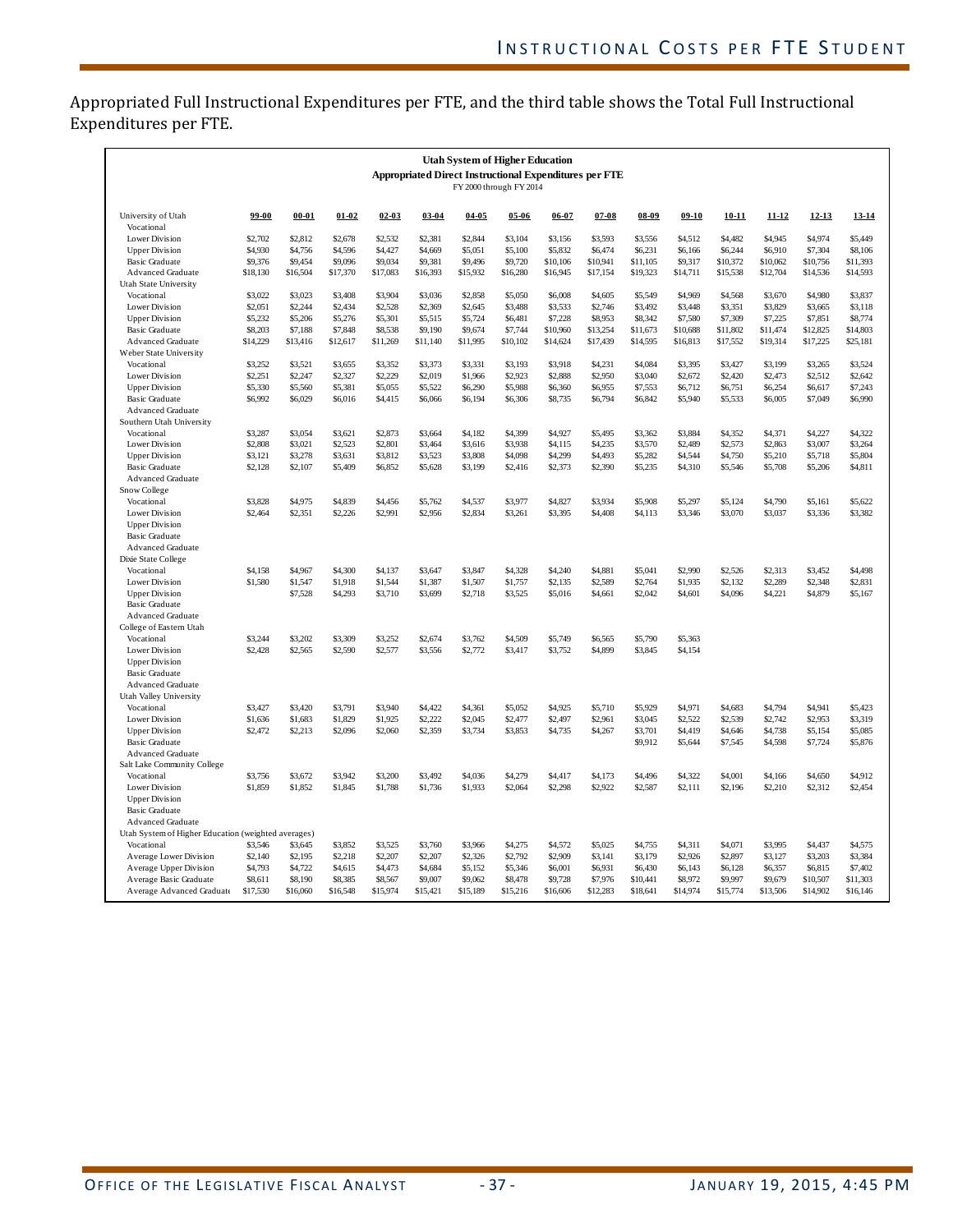| <b>Utah System of Higher Education</b><br>Appropriated Full Cost of Instruction Expenditures per FTE |                    |                    |                    |                    |                    |                    |           |                    |                    |                    |                    |                    |                    |                    |                    |
|------------------------------------------------------------------------------------------------------|--------------------|--------------------|--------------------|--------------------|--------------------|--------------------|-----------|--------------------|--------------------|--------------------|--------------------|--------------------|--------------------|--------------------|--------------------|
| FY 2000 through FY 2014                                                                              |                    |                    |                    |                    |                    |                    |           |                    |                    |                    |                    |                    |                    |                    |                    |
| University of Utah<br>Vocational                                                                     | 99-00              | $00 - 01$          | $01 - 02$          | $02 - 03$          | $03 - 04$          | $04 - 05$          | $05 - 06$ | $06 - 07$          | $07 - 08$          | $08 - 09$          | $09-10$            | $10 - 11$          | $11 - 12$          | $12 - 13$          | $13 - 14$          |
| Lower Division                                                                                       | \$6,725            | \$6,827            | \$6,738            | \$6,369            | \$6,393            | \$7,150            | \$7,608   | \$8,015            | \$9,084            | \$8,513            | \$9,000            | \$9,249            | \$9,733            | \$10,047           | \$10,963           |
| <b>Upper Division</b>                                                                                | \$8,953            | \$8,770            | \$8,656            | \$8,263            | \$8,681            | \$9,357            | \$9,604   | \$10,692           | \$11,965           | \$11,187           | \$10,655           | \$11,011           | \$11,697           | \$12,377           | \$13,620           |
| Basic Graduate                                                                                       | \$13,399           | \$13,468           | \$13,156           | \$12,871           | \$13,393           | \$13,802           | \$14,224  | \$14,965           | \$16,443           | \$16,062           | \$13,805           | \$15,140           | \$14,849           | \$15,829           | \$16,907           |
| <b>Advanced Graduate</b>                                                                             | \$22,153           | \$20,519           | \$21,430           | \$20,920           | \$20,405           | \$20,238           | \$20,784  | \$21,804           | \$22,646           | \$24,280           | \$19,200           | \$20,305           | \$17,492           | \$19,609           | \$20,108           |
| Utah State University                                                                                |                    |                    |                    |                    |                    |                    |           |                    |                    |                    |                    |                    |                    |                    |                    |
| Vocational                                                                                           | \$5,549            | \$5,522            | \$6,136            | \$6,727            | \$6,134            | \$5,982            | \$8,876   | \$9,563            | \$8,914            | \$9,422            | \$8,600            | \$8,309            | \$7,413            | \$8,998            | \$8,033            |
| Lower Division                                                                                       | \$4,578            | \$4,743            | \$5,162            | \$5,351            | \$5,467            | \$5,769            | \$7,315   | \$7,088            | \$7,055            | \$7,366            | \$7,079            | \$7,092            | \$7,571            | \$7,683            | \$7,314            |
| <b>Upper Division</b>                                                                                | \$7,759            | \$7,705            | \$8,004            | \$8,124            | \$8,613            | \$8,848            | \$10,307  | \$10,784           | \$13,263           | \$12,449           | \$11,211           | \$11,050           | \$10,968           | \$11,870           | \$12,970           |
| Basic Graduate                                                                                       | \$10,730           | \$9,687            | \$10,576           | \$11,361           | \$12,288           | \$12,797           | \$11,571  | \$14,516           | \$17,563           | \$15,547           | \$14,319           | \$15,543           | \$15,217           | \$16,843           | \$18,999           |
| Advanced Graduate                                                                                    | \$16,756           | \$15,915           | \$15,345           | \$14,092           | \$14,238           | \$15,119           | \$13,928  | \$18,179           | \$21,749           | \$18,468           | \$20,444           | \$21,293           | \$23,057           | \$21,243           | \$29,377           |
| Weber State University                                                                               |                    |                    |                    |                    |                    |                    |           |                    |                    |                    |                    |                    |                    |                    |                    |
| Vocational                                                                                           | \$6,163            | \$6,494            | \$6,659            | \$6,137            | \$6,365            | \$6,603            | \$6,674   | \$7,751            | \$8,417            | \$8,155            | \$6,947            | \$6,953            | \$7,461            | \$6,701            | \$7,416            |
| Lower Division                                                                                       | \$5,161            | \$5,221            | \$5,331            | \$5,014            | \$5,011            | \$5,238            | \$6,403   | \$6,721            | \$7,136            | \$7.111            | \$6,224            | \$5,946            | \$6,735            | \$5,948            | \$6,534            |
| <b>Upper Division</b>                                                                                | \$8,241            | \$8,533            | \$8,386            | \$7,840            | \$8,514            | \$9,562            | \$9,469   | \$10,193           | \$11,142           | \$11,624           | \$10,265           | \$10,277           | \$10,516           | \$10,053           | \$11,135           |
| <b>Basic Graduate</b>                                                                                | \$9,902            | \$9,003            | \$9,021            | \$7,200            | \$9,059            | \$9,466            | \$9,787   | \$12,569           | \$10,980           | \$10,913           | \$9,493            | \$9,059            | \$10,267           | \$10,485           | \$10,882           |
| <b>Advanced Graduate</b>                                                                             |                    |                    |                    |                    |                    |                    |           |                    |                    |                    |                    |                    |                    |                    |                    |
| Southern Utah University                                                                             |                    |                    |                    |                    |                    |                    | \$8,230   |                    |                    |                    |                    |                    |                    |                    |                    |
| Vocational<br>Lower Division                                                                         | \$5,793<br>\$5,314 | \$6,062<br>\$6,028 | \$6,788<br>\$5,690 | \$6,260<br>\$6,189 | \$7,177<br>\$6,977 | \$7,746<br>\$7,180 | \$7,769   | \$9,063<br>\$8,251 | \$9,912<br>\$8,652 | \$7,580<br>\$7,788 | \$8,346<br>\$6,951 | \$9,125<br>\$7,347 | \$9,525<br>\$8,018 | \$9,559<br>\$8,339 | \$9,781<br>\$8,724 |
| <b>Upper Division</b>                                                                                | \$5,627            | \$6,286            | \$6,798            | \$7,200            | \$7,036            | \$7,373            | \$7,929   | \$8,435            | \$8,910            | \$9,500            | \$9,006            | \$9,524            | \$10,364           | \$1,050            | \$11,263           |
| Basic Graduate                                                                                       | \$4,634            | \$5,114            | \$8,576            | \$10,240           | \$9,141            | \$6,763            | \$6,247   | \$6,509            | \$6,807            | \$9,452            | \$7,873            | \$10,319           | \$10,863           | \$10,538           | \$10,271           |
| <b>Advanced Graduate</b>                                                                             |                    |                    |                    |                    |                    |                    |           |                    |                    |                    |                    |                    |                    |                    |                    |
| Snow College                                                                                         |                    |                    |                    |                    |                    |                    |           |                    |                    |                    |                    |                    |                    |                    |                    |
| Vocational                                                                                           | \$7,318            | \$8,573            | \$8,572            | \$8,758            | \$10,332           | \$8,695            | \$8,174   | \$9,447            | \$9,457            | \$11,611           | \$10,170           | \$9,209            | \$9,590            | \$10,432           | \$11,020           |
| Lower Division                                                                                       | \$5,954            | \$5,949            | \$5,959            | \$7,293            | \$7,526            | \$6,993            | \$7,564   | \$8,014            | \$9,932            | \$9,816            | \$8,219            | \$7,155            | \$7,837            | \$8,608            | \$8,780            |
| <b>Upper Division</b>                                                                                |                    |                    |                    |                    |                    |                    |           |                    |                    |                    |                    |                    |                    |                    |                    |
| Basic Graduate                                                                                       |                    |                    |                    |                    |                    |                    |           |                    |                    |                    |                    |                    |                    |                    |                    |
| <b>Advanced Graduate</b>                                                                             |                    |                    |                    |                    |                    |                    |           |                    |                    |                    |                    |                    |                    |                    |                    |
| Dixie State College                                                                                  |                    |                    |                    |                    |                    |                    |           |                    |                    |                    |                    |                    |                    |                    |                    |
| Vocational                                                                                           | \$6,612            | \$7.441            | \$6,958            | \$6,728            | \$6,377            | \$6,716            | \$7,752   | \$8,072            | \$9,203            | \$8,999            | \$6,060            | \$5,277            | \$5,388            | \$6,837            | \$8.414            |
| Lower Division                                                                                       | \$4,035            | \$4,022            | \$4,577            | \$4,136            | \$4,117            | \$4,377            | \$5,181   | \$5,967            | \$6,911            | \$6,723            | \$5,005            | \$4,883            | \$5,364            | \$5,732            | \$6,747            |
| <b>Upper Division</b>                                                                                |                    | \$10,003           | \$6,951            | \$6,301            | \$6,429            | \$5,588            | \$6,949   | \$8,848            | \$8,983            | \$6,000            | \$7,670            | \$6,847            | \$7,296            | \$8,264            | \$9,083            |
| Basic Graduate                                                                                       |                    |                    |                    |                    |                    |                    |           |                    |                    |                    |                    |                    |                    |                    |                    |
| <b>Advanced Graduate</b>                                                                             |                    |                    |                    |                    |                    |                    |           |                    |                    |                    |                    |                    |                    |                    |                    |
| College of Eastern Utah<br>Vocational                                                                | \$6,982            | \$7,269            | \$7,207            | \$7,199            | \$6,853            | \$0                | \$9,952   | \$11,941           | \$14,227           | \$12,673           | \$10,504           |                    |                    |                    |                    |
| Lower Division                                                                                       | \$6,166            | \$6,632            | \$6,488            | \$6,524            | \$7,735            | \$0                | \$8,860   | \$9,944            | \$12,561           | \$10,728           | \$9,294            |                    |                    |                    |                    |
| <b>Upper Division</b>                                                                                |                    |                    |                    |                    |                    |                    |           |                    |                    |                    |                    |                    |                    |                    |                    |
| <b>Basic Graduate</b>                                                                                |                    |                    |                    |                    |                    |                    |           |                    |                    |                    |                    |                    |                    |                    |                    |
| <b>Advanced Graduate</b>                                                                             |                    |                    |                    |                    |                    |                    |           |                    |                    |                    |                    |                    |                    |                    |                    |
| Utah Valley University                                                                               |                    |                    |                    |                    |                    |                    |           |                    |                    |                    |                    |                    |                    |                    |                    |
| Vocational                                                                                           | \$5,481            | \$5,476            | \$5,925            | \$6,076            | \$6,722            | \$6,970            | \$8,219   | \$8,268            | \$10,104           | \$9,978            | \$8,708            | \$7,970            | \$8,303            | \$8,593            | \$9,431            |
| Lower Division                                                                                       | \$3,690            | \$3,739            | \$3,963            | \$4,061            | \$4,522            | \$4,653            | \$5,644   | \$5,839            | \$7,356            | \$7,094            | \$6,259            | \$5,825            | \$6,252            | \$6,605            | \$7,327            |
| <b>Upper Division</b>                                                                                | \$4,526            | \$4,269            | \$4,230            | \$4,196            | \$4,660            | \$6,342            | \$7,020   | \$8,077            | \$8,661            | \$7,750            | \$8,156            | \$7,933            | \$8,247            | \$8,806            | \$9,093            |
| <b>Basic Graduate</b>                                                                                |                    |                    |                    |                    |                    |                    |           |                    |                    | \$14,021           | \$9,381            | \$10,832           | \$10,406           | \$11,376           | \$9,884            |
| <b>Advanced Graduate</b>                                                                             |                    |                    |                    |                    |                    |                    |           |                    |                    |                    |                    |                    |                    |                    |                    |
| Salt Lake Community College                                                                          |                    |                    |                    |                    |                    |                    |           |                    |                    |                    |                    |                    |                    |                    |                    |
| Vocational                                                                                           | \$5,888            | \$5,901            | \$6,356            | \$5,358            | \$5,670            | \$6,280            | \$6,726   | \$7,109            | \$7,214            | \$8,047            | \$7,043            | \$6,754            | \$7,053            | \$7,661            | \$8,370            |
| Lower Division                                                                                       | \$3,991            | \$4,080            | \$4,259            | \$3,946            | \$3,914            | \$4,178            | \$4,512   | \$4,990            | \$5,963            | \$6,095            | \$4,832            | \$4,950            | \$5,097            | \$5,322            | \$5,912            |
| <b>Upper Division</b>                                                                                |                    |                    |                    |                    |                    |                    |           |                    |                    |                    |                    |                    |                    |                    |                    |
| Basic Graduate                                                                                       |                    |                    |                    |                    |                    |                    |           |                    |                    |                    |                    |                    |                    |                    |                    |
| <b>Advanced Graduate</b>                                                                             |                    |                    |                    |                    |                    |                    |           |                    |                    |                    |                    |                    |                    |                    |                    |
| Utah System of Higher Education (weighted averages)<br>Vocational                                    | \$5,994            | \$6,157            | \$6,480            | \$6,064            | \$6,437            | \$6,430            | \$7,468   | \$8,022            | \$8,661            | \$8,825            | \$7,750            | \$7,282            | \$7,547            | \$8,015            | \$8,519            |
| Average Lower Division                                                                               | \$4,919            | \$5,017            | \$5,140            | \$5,042            | \$5,192            | \$5,320            | \$6,341   | \$6,659            | \$7,544            | \$7,395            | \$6,595            | \$6,495            | \$6,962            | \$7,132            | \$7,694            |
| Average Upper Division                                                                               | \$7,990            | \$7,955            | \$7,921            | \$7,679            | \$8,080            | \$8,751            | \$9,330   | \$10,156           | \$11,492           | \$10,817           | \$10,154           | \$10,200           | \$10,588           | \$11,158           | \$12,096           |
| Average Basic Graduate                                                                               | \$12,024           | \$11,583           | \$11,912           | \$12,019           | \$12,674           | \$12,925           | \$12,682  | \$14,129           | \$15,637           | \$14,971           | \$13,153           | \$14,379           | \$14,221           | \$15,188           | \$16,333           |
| Average Advanced Graduate                                                                            | \$21,323           | \$19,856           | \$20,378           | \$19,618           | \$19,263           | \$19,272           | \$19,603  | \$21,274           | \$22.518           | \$23.442           | \$19,355           | \$20,421           | \$18,167           | \$19,831           | \$21,467           |